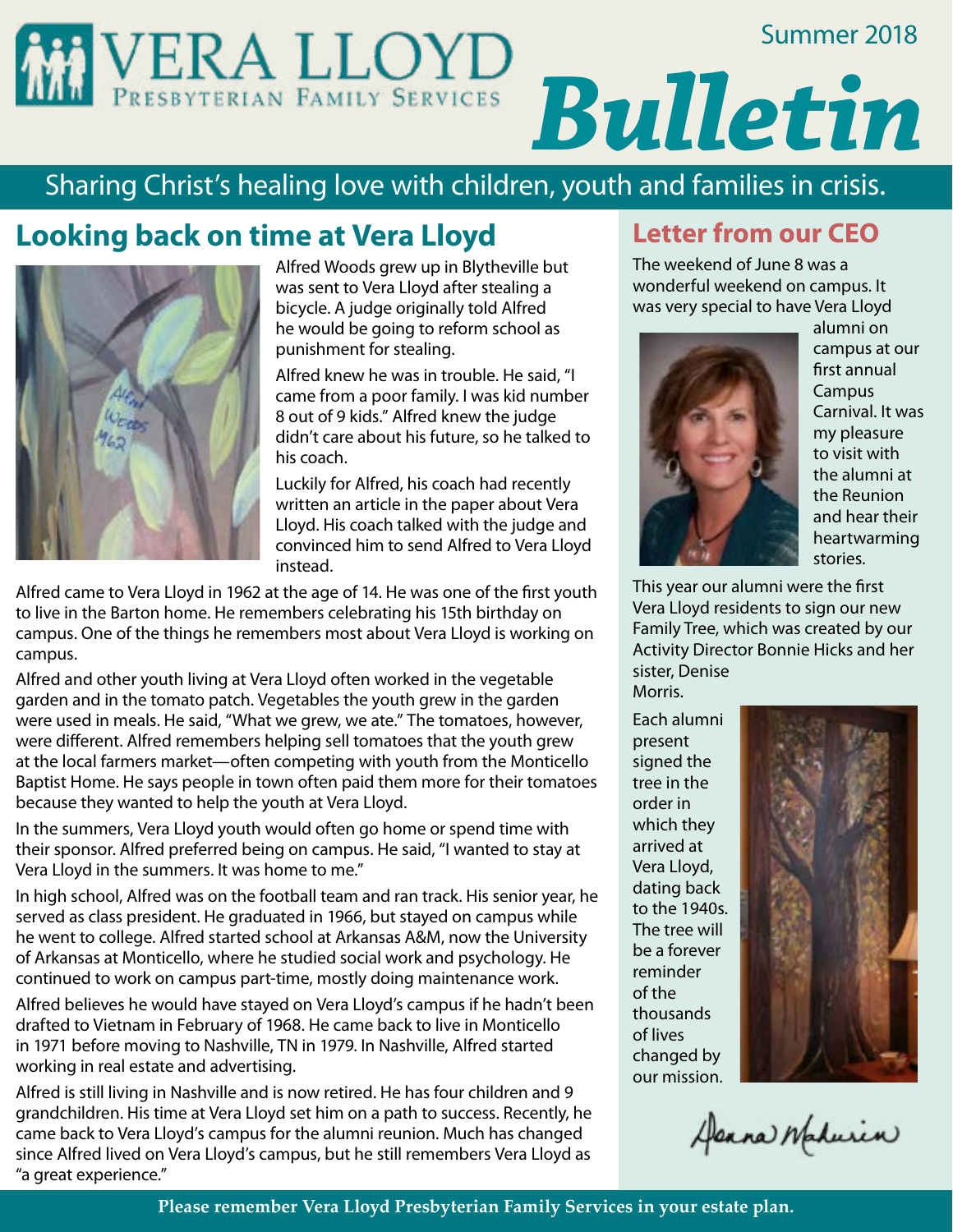### **Social wellness for your health**

Social wellness is about making healthy connections and developing healthy relationships. Humans are social creatures. We were created to interact with and support each other. Scientific studies have shown that our connections to others can protect overall health and can contribute to longer lifespans.

Are you finding your social calendar to be a bit underwhelming? It's a great time to focus more on developing healthier social habits. Developing healthy social habits can assist you in improving your support network and can contribute to overall health and well-being. If socializing is difficult for you, you'll find some tips below to assist you in improving your social wellness:

#### **Find new avenues for making social connections**

- o Join a group that focuses on a hobby you're interested in
- o Take a community education course
- o Volunteer

#### **If you're a caregiver, take care of yourself as you care for others**

- o Make sure to reach out to others and let them know you need help
- o Keep yourself nourished, hydrated, well-rested, and be sure to exercise

| $\frac{1}{2}$ o Yes, I will give to improve the lives of children in need!<br>$\overline{1}$ o Please make this a monthly gift o Please make this a one-time gift                |  |                                                                                                                                                                                                                                | <b>VERA LLOYD</b> |
|----------------------------------------------------------------------------------------------------------------------------------------------------------------------------------|--|--------------------------------------------------------------------------------------------------------------------------------------------------------------------------------------------------------------------------------|-------------------|
| I will give: $\circ$ \$500 $\circ$ \$250 $\circ$ \$100 $\circ$ \$50 $\circ$ \$25 $\circ$ Other                                                                                   |  |                                                                                                                                                                                                                                |                   |
|                                                                                                                                                                                  |  |                                                                                                                                                                                                                                |                   |
|                                                                                                                                                                                  |  |                                                                                                                                                                                                                                |                   |
|                                                                                                                                                                                  |  |                                                                                                                                                                                                                                |                   |
|                                                                                                                                                                                  |  | Email: Email: All and the state of the state of the state of the state of the state of the state of the state of the state of the state of the state of the state of the state of the state of the state of the state of the s |                   |
| Please mail to: Vera Lloyd Presbyterian Family Services, Inc. 1501 N. University, Suite 345, Little Rock, AR 72207<br>$\overline{1}$ Or make a gift online at www.veralloyd.org. |  |                                                                                                                                                                                                                                |                   |

#### **Improve your physical health as you improve social connections**

- o Start a walking group with friends
- o Try new physical activities or a new workout class

#### **Shape your family's health habits**

- o Make healthy activities fun
	- o Offer healthier activity and nutrition options

#### **Bond with family members**

- o Praise children for healthy/good behaviors
- o Perform random acts of kindness for and with family members
- o Find things that you can enjoy together

#### **Build healthy relationships**

- o Set healthy boundaries
- o Be open and honest about your emotions
- o Be a compassionate and non-judgmental listener
- o Treat others how you want to be treated and expect the same in return

Remember, we are social creatures and we need each other. We all need to find ways to strengthen our support systems. Improve your social wellness and you will improve your overall health and well-being, while adding years to your lifespan.







- Books, movies, board games, recreation supplies
- Funds for textbooks for youth
- going to college
- Funds for guitar and piano lessons
- File cabinet
- Large couch
- Office desk

- Bed linens for boys

- Bath towels

- A used truck for maintenance

program

- Art supplies

 - Financial gifts to close the gap between state funding and costs





of caring for youth

# **Make a difference at our children's home! Wish List:**

### **To help, contact Kathy French at 501- 666-8195 or info@veralloyd.org.**

# **Defining Success**



What does success look like? For many of us, it may be a loving family or a comfortable home. For the boys and girls who come to Vera Lloyd, success may be much simpler: a warm bed, getting to go to school each day, or simply having someone who cares.

Boys and girls come to Vera Lloyd as victims of abuse, neglect, abandonment, or trauma. They are injured, physically and emotionally, and often life has become a struggle to survive. In addition, poor choices, mental health issues, and learning disabilities may make things more complicated.

Every child needs a stable, safe place to put the pieces back together and regain their health and self-confidence. Jerica came to Vera Lloyd at the age of 16, abandoned by her mother. Her life was filled with trauma and sorrow. She had moved 13 times within the foster care system. At the age of 14, she became pregnant, and by the time she arrived at Vera Lloyd she had been separated from her son and was in crisis.

For Jerica, the first steps to healing were finding her identity, worth, and self-discipline. Vera Lloyd's

nurturing staff, counseling support, and Transition Services program helped the young mom find a way forward. She learned coping techniques, life skills, and began to formulate a plan for her future.

Jerica still has a long way to go, but this fall she will be reunited with her son and is moving in with a private foster family. "My son is the most important person in my life." she says, "I'm so excited to see him again and be his mom. Vera Lloyd taught me so much and helped me to be more prepared and sure of myself."

### **Save the Date!**

**Monday, August 13**, First day of school for Vera Lloyd boys and girls.

**Thursday, September 27**, BancorpSouth Charity Classic golf tournament, Cabot.

**Saturday, November 17, 9 a.m.,** Vera Lloyd's Turkey Trot 5K, Monticello. Registration opens in August.

**Tuesday, November 27**, #GivingTuesday. Show your support for Vera Lloyd on this national day of giving.

#### **Board of Directors**

**Anne Allen,** Little Rock **Ed Baldwin,** Hot Springs Village **Marie Bishop,** Hot Springs **Tasha Blackburn,** Fort Smith **Leroy Brownlee,** Little Rock **Bill Daniels,** Monticello **Mike Farris,** Benton **Wanda Hartnuss,** Little Rock **Vickey Jacobs,** Monticello **Frank Johnson**, Fayetteville **Matt Lewis,** Sherwood **Tommy Maxwell,** Monticello **Steve Moss,** North Little Rock **Renee Nestor,** Bentonville **Tip Pugh,** Portland **Sharlie Rigby,** Little Rock **Julie C. Robbins,** Little Rock **Quincey Ross,** Monticello **Alan Rowell,** Little Rock **Vann Smith,** Little Rock **Julie Trimble,** El Dorado **Alicia Whitaker,** Monticello **Carol Sue Wooten,** Fayetteville

**Ex-officio members:**

**The Rev. Karen Akin,** Little Rock, Synod of the Sun **Dee Davenport,** Little Rock, Foundation Board Chair **The Rev. Joe Hill,** Ruston, La., Presbytery of the Pines **The Rev. Stewart Smith,** Little Rock, Presbytery of Arkansas

#### **Director's Council**

**Bettye Balmaz,** Conway **Lynda Bowman,** Jonesboro **Thomas Brown,** Pine Bluff **Ted Carmical,** Monticello **Jerrie Finch,** Little Rock **Charlie Frith,** Little Rock **Emily Hall,** Little Rock **Jim Hyden,** Little Rock **Marion Humphrey,** Little Rock **Julie & Alan Lewis,** Helena **Jane Lucky,** McGehee **Sabra Martin**, Fayetteville **Sue Martin,** Warren **Mark Maxwell,** Pine Bluff **Jim McDonald,** Camden **Thomas McGill,** Camden **Joe McKinstry,** Little Rock **Betty Millwee,** Monroe, La. **Betty Murphy,** Hot Springs **Twig Satterfield, Jr.,** Conway **Doris Simmons,** Hot Springs Village **Ann Smith,** Fort Smith **Jim Williamson,** Van Buren **Kelle & Ken Wolf,** Hot Springs Village

#### **Vera Lloyd Foundation Board**

**Liz Black,** Lake Village **Ted Carmical,** Monticello **Dee Davenport,** Little Rock **Jim Hyden,** Little Rock **Tommy Maxwell,** Monticello **Kelly McQueen,** Little Rock **Tip Pugh,** Portland **Marci Riggs,** Little Rock **Larry Stanley,** Hot Springs

*Tracey Bratton, Laurence E. Schmidt Center Clinical Director*

*Vera Lloyd works hard to protect the privacy of the children we help. Thank you for understanding.*